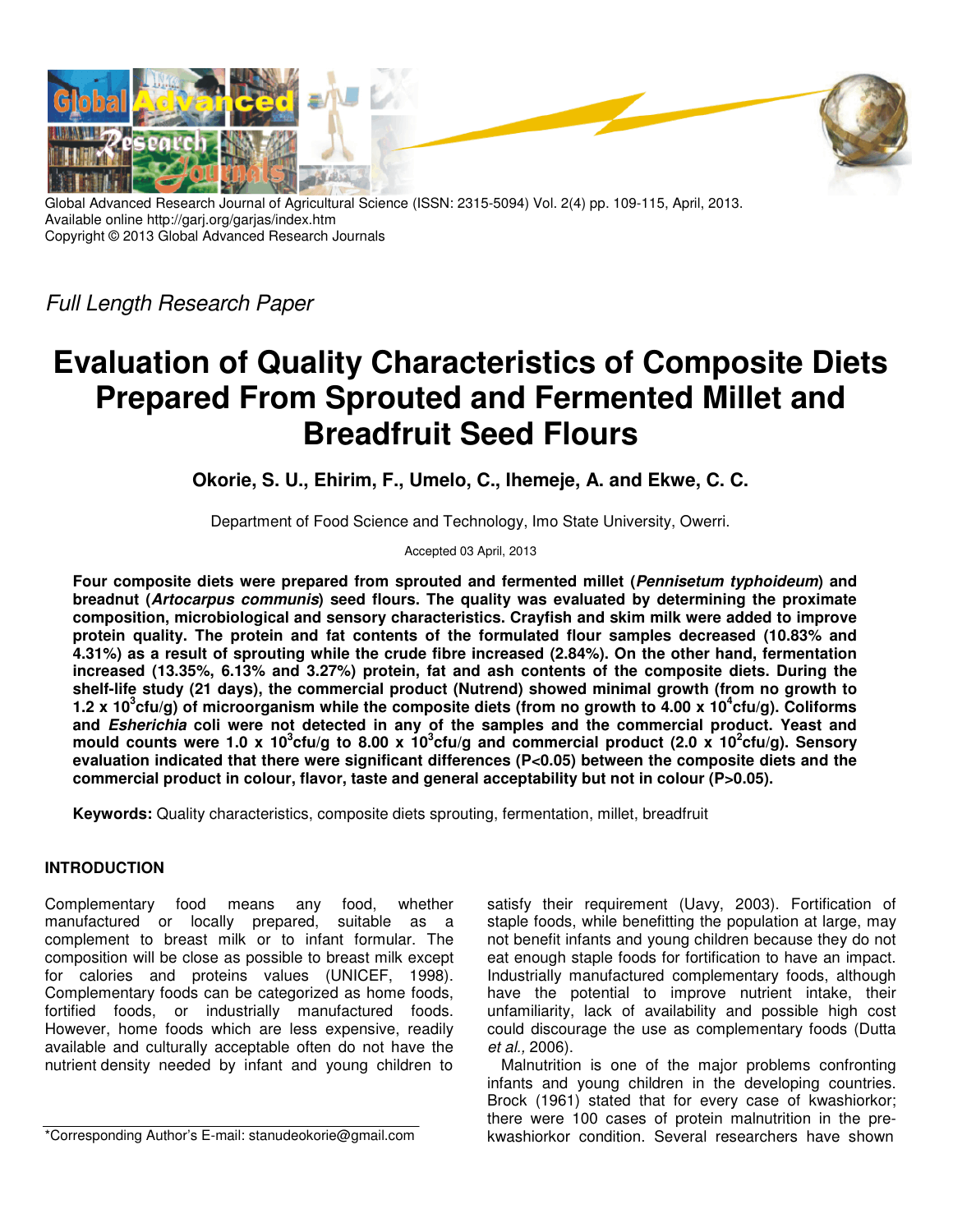that Nigerian children are weaned mainly between the ages of 3-7 months (Ketiku and Smith, 1984; Achinewhu, 1987; Adeyemi et al., 1989). With the widespread problem of infant malnutrition, a lot of interest by both developing countries and international organizations is geared towards the complementation of legume proteins (rich in lysine and tryptophan) with cereal proteins (rich in methionine and cysteine) or supplementation of cereal proteins with legume proteins (Potter and Hotchkiss, 1995; Nwanekezi et al., 2001) so that foods can be produced by mothers, community workers or government agencies and supplied at affordable prices. It is envisaged that this move will go a long way in ameliorating this endemic problem of malnutrition (PAG, 1971). Legumes and cereals which are seeds of domesticated grasses can be sprouted and fermented and used individually or combined to improve the nutritional quality of complementary foods.

The aim of this work was to develop and formulate composite diet blends using sprouted and fermented millet and breadfruit.

## **MATERIALS AND METHODS**

Millet (Pennisetum tryphoideum) commonly known as "gero", granulated sugar, crayfish, skim milk powder and nutrend (a commercial brand) were purchased at Eke-Ukwu market, Owerri in Imo State. Breadfruit (Artocarpus communis), known as "Ukwa bekee" was obtained at Okwelle market in Onuimo Local Government Area, Imo State.

### **Preparations of sprouted millet and breadfruit seed flours**

Millet and breadfruit seed samples each of 200g was cleaned and sorted manually to remove dirts and stones. They were respectively steeped (1:3 w/v) in distilled water in covered plastic containers for 24h (millet) and 120h (breadfruit). Steeping was done for the seeds to imbibe water for easier germination. The steeping water was changed every 12h (millet) and 8hrs (breadfruit). Soaked millet and breadfruit were each sprouted by spreading the seeds on covered moist jute bags for 48h (millet) and 192h (breadfruit). Water was sprayed on each at 12h intervals to keep the germinating seeds moist. The samples were also turned at intervals to ensure proper aeration and the minimization of mould growth. Sprouted millet and breadfruit samples were derooted, dehusked, washed, sorted and dried at  $105^{\circ}$ C for 1h in a Gallenkamp oven drier. The dried sprouted millet and breadfruit samples were separately milled using disc attrition mill and sifted with a 1mm sieve size to obtain flours of uniform particle size, which were respectively packaged in labeled air tight polyethylene bags and stored at room temperature.

## **Preparation of fermented millet and breadfruit seed flours**

Millet and breadfruit seed samples, each of 200g was manually cleaned and sorted respectively to remove dirts and stones. They were differently soaked in distilled water in covered plastic containers for 24h (millet) and 120h (breadfruit) to allow for anaerobic fermentation. At every 12h, the water used (fermenting water) was differently drained off and replaced. With the fermentation over, the millet and breadfruit seed samples were drained of water, washed, dehusked and dried in a Gallenkamp oven drier at 105 $\mathrm{^0C}$  for 1h. The dried fermented millet and breadfruit samples were separately milled using disc attrition mill and sifted with 1mm sieve size to obtain flours of uniform particle size. The flours were respectively packaged in labeled air-tight polytethylene bags and stored at room temperature.

## **Preparation of crayfish flour**

The crayfish was cleaned, sorted, winnowed and drymilled in an electric blender (National, Model MK 308, Japan). The milled crayfish sample was sifted with 1mm sieve size to obtain the flour. The crayfish flour was packaged in labeled air-tight polyethylene bag and stored at room temperature.

Crayfish contains high protein quality, minerals and vitamins (Mayhew and Penny, 1988).

## **Preparation of composite diets**

Four composite diets were prepared from the sprouted and fermented millet and breadfruit flours. The flour samples consist of varying proportions of millet and breadfruit with sugar, crayfish and skim milk powder in constant proportions (Table 1).

## **Proximate Composition Analysis**

The standard AOAC (2005) method was used to determine the percentage moisture (oven drying at  $105^{\circ}$ C for 9h), ash, crude fat (solvent extraction) and crude fibre while the Atwater difference method was used for the calculation of total carbohydrate content (Davidson et al., 1975). The protein was determined by the Microkjedahl method (Pearson, 1981). Energy content was calculated using the Atwater quantification of the calorie (energy) contents of food. All determinations were conducted in triplicate and the means + SD of three values reported.

## **Microbiological analysis**

Aerobic organisms and yeast, coliform and Escherichia coli plate counts were carried out on the sample by the method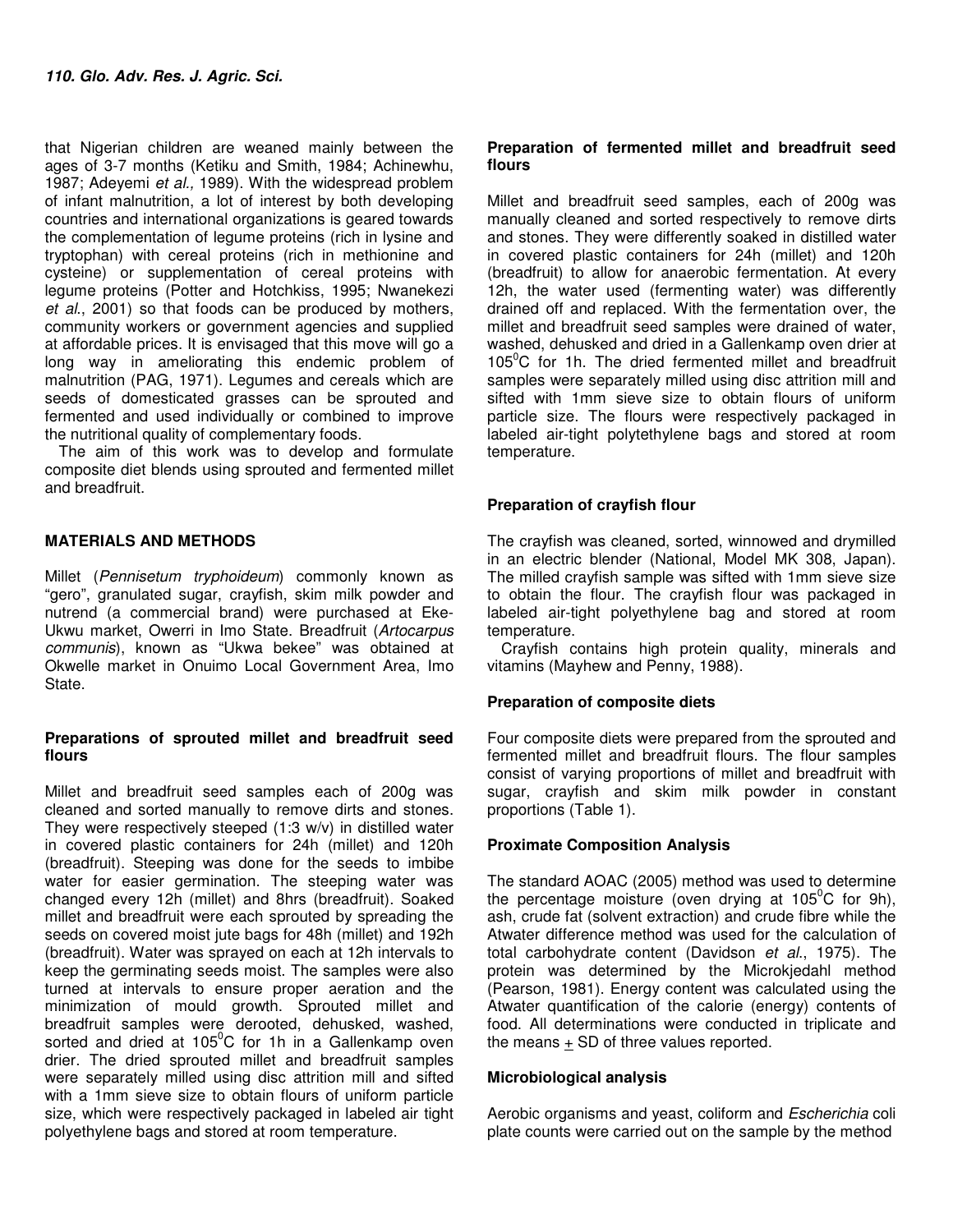| <b>Samples</b> | Millet $(q)$ | Breadfruit (g) | Crayfish (g) | Skim milk powder<br>(g) | Sugar (g) | Salt (g) |  |
|----------------|--------------|----------------|--------------|-------------------------|-----------|----------|--|
| <b>FMSB</b>    | 64.00        | 23.00          | 5.00         | 5.00                    | 2.00      | 1.00     |  |
| <b>SMSB</b>    | 55.00        | 32.00          | 5.00         | 5.00                    | 2.00      | 1.00     |  |
| <b>FMFB</b>    | 50.00        | 37.00          | 5.00         | 5.00                    | 2.00      | 1.00     |  |
| <b>SMFB</b>    | 45.00        | 42.00          | 5.00         | 5.00                    | 2.00      | 1.00     |  |

**Table 1. Formulation of composite diets** 

FMSB – Fermented millet – sprouted breadfruit

SMSB – Sprouted millet + sprouted breadfruit

FMFB – Fermented millet + fermented breadfruit

SMFB – Sprouted millet + fermented breadfruit

described by Gilliland et al. (1976) after the samples were taken at three (3) days intervals for 21 days (self study). Aerobic Plate Count (APC) was adopted in which standard plate count agar (oxoid) was used. One gramme (1g) each of the five  $(5)$  composite diets was serially diluted to 10 $^6$ . One milliliter (1ml) of each dilution was plated in corresponding duplicate marked plates. Incubation was carried out at  $37^{\circ}$ C for 48h and the counting of calories done.

Mould and yeast count was carried out using potato dextrose agar (PDA) (DIFCO, Detroit, MI). Twenty-five grammes (25g) of each sample was blended and hamogenated by shaking the mixture. One milliliter (1ml) was pipette into 9ml of buffered peptone water (BPW) and aspirated 10 times with pipette. One milliliter (1ml) of each dilution was plated in corresponding duplicate marked plates containing potato Dextrose Agar (PDA) and allowed to solidify. The plates were incubated at  $25^{\circ}$ C for 5 days. Colonies were enumerated and counts (cfu/g) obtained. Mould isolates were purified on PDA and then subcultured.

Identification was by the method described by Pitt and Hocking (1977) and Nelson et al. (1983).

Escherichia coli count was done with Violet Red Blue Agar (VRB). Twenty-five grammes (25g) of each sample were mixed by shaking with 225ml of buffered peptone water (BPW). One milliliter (1ml) of each solution was pipette into 9 ml BPW. One milliliter (1ml) of each homogenate (dilution) was plated in corresponding duplicate marked plates containing Violet Red Blue (VRB) agar and allowed to solidify. Incubation was carried out at  $44.5^{\circ}$ C for 48h and the counts done.

Coliform count was carried out with Lauryl Sulphate Broth. Twenty-five grammes (25g) of each blended sample was mixed with 225 ml BPW and homogenated. One milliliter (1ml) of solution was pipetted into 9ml BPW in a tube. Each of the Lauryl Sulphate Broth (LSB) in tubes was inoculated with 1ml of each dilution using sterile pipettes. Incubation was carried out for each of the LSB tubes at  $37^0$ C for 48h. Confirmatory test for the coliform bacteria

was done by transferring a loop from each of the LSB tubes into a separate tube of Brilliant Green Bile Agar (BGBA) broth. The tubes were incubated at  $37^{\circ}$ C for 48h. Gas formation confirmed the presence of coliform bacteria.

#### **Sensory evaluation**

Sensory attributes of the four composite diets and a commercial product (Nutrend) were assessed by a 10 man panelist made up of six nursing mothers and four students of the Department of Food Science and Technology, Imo State University, Owerri. The samples were presented without bias in coded white plates and the panelist provided with cups of water at room temperature for mouth rinsing between testing. The following attributes – colour, taste, texture, flavor and general acceptability were rated and scored by the panelists using the 9-point hedonic scale with 9 indicating "Like extremely" and 1 indicating "Dislike extremely" (Ihekoronye and Ngoddy, 1985).

#### **Statistical Analysis**

Data on the composite diets were subjected to one-way analysis of variance (ANOVA) and Duncan's multiple range test was used to separate the means (Steele and Torrie, 1981).

#### **RESULTS AND DISCUSSION**

#### **Proximate composition**

The result of the analysis on the proximate composition of composite diets produced from millet and breadfruit or breadnut (Artocarpus communis) (Table 2) revealed that the ranges of the nutrients of fermented millet – sprouted breadfruit (SMSB), fermented millet – fermented breadfruit (FMFB) and sprouted millet – fermented breadfruit (SMFB)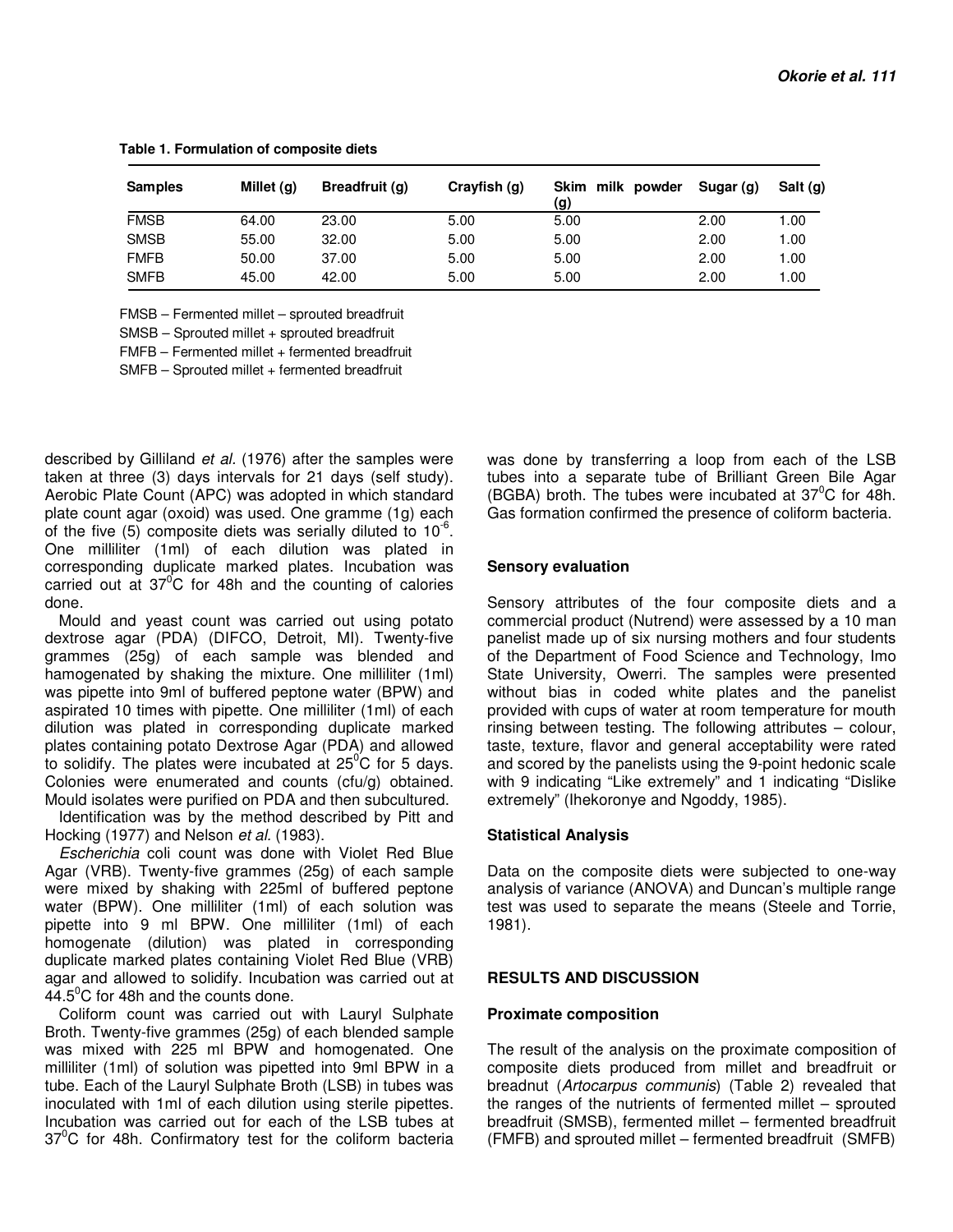| Ingredients | Protein (%)                   | Fat $(%)$                    | Ash $(\%)$                   | <b>Moisture</b><br>(%)       | Fibre $(\%)$                 | Carbohydrate<br>(%)           | Energy<br>(%)    |
|-------------|-------------------------------|------------------------------|------------------------------|------------------------------|------------------------------|-------------------------------|------------------|
| <b>FMSB</b> | $11.79 \pm 0.01$ <sup>c</sup> | $7.82 \pm 1.08$ <sup>b</sup> | $3.59 \pm 0.78$ <sup>a</sup> | $8.70 \pm 0.70$ <sup>a</sup> | $1.86 \pm 1.11$ <sup>c</sup> | 66.24 $\pm$ 0.62 <sup>a</sup> | $382.50^{b}$     |
| <b>SMSB</b> | $10.83 \pm 0.28$ <sup>c</sup> | $4.31 \pm 1.08^{\circ}$      | $3.03 \pm 0.80^b$            | $9.30 \pm 1.55^{\circ}$      | $2.84 \pm 0.32^b$            | $70.05 \pm 0.86^a$            | 362.31°          |
| <b>FMFB</b> | $13.38 \pm 1.14^b$            | $6.13 \pm 0.80^{\circ}$      | $3.27 \pm 0.84^b$            | $8.70 \pm 0.70$ <sup>a</sup> | $2.33 \pm 0.03^{\circ}$      | 66.19 $\pm$ 0.64 $\mathrm{a}$ | $372.45^{b}$     |
| <b>SMFB</b> | $14.68 \pm 0.91^b$            | $5.33 \pm 0.77$ <sup>c</sup> | $4.65 \pm 0.67$ <sup>a</sup> | $9.10 \pm 0.87$ <sup>a</sup> | $2.39 \pm 0.66^{\circ}$      | $63.85 \pm 1.55^{\circ}$      | $362.09^{\circ}$ |
| <b>CP</b>   | $16.00 \pm 0.82$ <sup>a</sup> | $9.00 + 0.82$ <sup>a</sup>   | $2.30+0.74^{\circ}$          | $4.00 \pm 1.63^{\circ}$      | $5.00 \pm 0.82$ <sup>a</sup> | 63.70 $\pm$ 1.39 $^{\circ}$   | $413.00^{a}$     |

**Table 2. PROXIMATE COMPOSITION OF COMPOSITE DIETS, COMMERCIAL PRODUCT AND THEIR ENERGY (Kcal/g)** 

Mean  $\pm$  SD not followed by the same superscript letter in a column are significantly different (P<0.05)

were protein (10.83 – 14.68%), fat (4.31 – 7.82%), ash (3.03 – 4.65%), moisture (8.70 – 9.30%), crude fibre (1.86  $-$  2.84%), carbohydrate (63.85  $-70.05%$ ) and energy (362.09 – 383.50kcal) respectively. Sprouted millet – fermented breadfruit (SMFB) diets had the highest (14.68% and 4.65%) protein and ash contents respectively. The protein and fat contents of sprouted millet – sprouted breadfruit (SMSB) composite diets decreased (10.83% and 4.31%) respectively while the crude fibre content increased (2.84%). In terms of fat contents, CP was better than(P<0.05) the other composite diets. FMSB and FMFB diets showed no signficiant difference (P>0.05) in fat content. The decrease in protein content of pea seed (Beevers and Guernsey, 1966) and legumes (Vanderstoep, 1981) by germination had been reported. Akpapunam and Achinewhu (1985) who worked on cow pea (Vigna unguiculata) and Youcef et al. (1987) on faba beans showed that germination increased the fibre contents of the seeds. Fermentation increased (13.38% and 6.13%) the protein and fat contents respectively but decreased (2.33%) the crude fibre content of fermented millet – fermented breadfruit (FMFB) diets. However, the protein content of commericlal product (CP) was significantly different (P<0.05) from other composite diets. FMFB and SMFB diets compared well (P>0.05) with FMSB and SMSB diets. The ash content was decreased (3.72%) by fermentation. The increase in protein content of the fermented formulated sample agreed with the work of Ezeji and Oii-melukwe (1993) on fermented bambara groundnut. fluted pumpkin and millet seed. However, the protein content (16.50%) of the commercial product (Nutrend) was higher than the composite diets. The daily safe levels of protein intake for infants aged 3 months to 2 years ranges form 13.00 – 15.50% (FAO/WHO/UNU (1985). The samples FMFB and SMFB which fell within this range can be regarded as a good protein source for infants and children.

The increase in fat contents of fermented samples may be due to increased activity of the lipolytic enzymes in the fermentation medium which hydrolyzed fat to glycerol and fatty acids (Weiz and Melcher, 1985). There have been reports of similar increase in the lipid level of fermented seeds (Frazier and Westerhoff, 1978; Akpapunam and Achinwehu, 1985). According to PAG (1971), the fat levels should be up to 10.00%. This implied that both the formulated samples and the commercial product (Nutrend) did not fall within the recommendation. However, the low fat content of the composite diets had contributed to their low energy values. The ash content was decreased (3.72%) by fermentation. There was no significant difference in ash content between FMSB and SMFB as well as SMSB and FMFB. The CP was inferior to the other diets. The reduction (3.27%) in ash content by fermentation might be due to the Leaching of some of the inorganic matter into the aqueous medium used for the fermentation which was discarded (Obizoba and Anyika, 1994). The ash content of the nutrend was lower than the composite diets. This meant that the commercial product had low mineral content compared to the composite diets. Both the composite diets and the commercial product (CP) did not fall within the recommendations (5.00%) given by PAG (1971).

The moisture contents of the composite diets were higher (8.70%, 9.30%, 8.70% and 9.10% respectively) than the commercial product (4.00%). Higher moisture content reduces the shelf-life and the quality of food products. Moisture content of any food product is an index of water activity (Uavy, 2003).

The carbohydrate content of the composite diets (FMMB, SMSB, FMFB and SMFB) ranged from 63.85 – 70.05% respectively and were higher than the value (63.70%) of the commercial product (Table 2). The carbohydrate contents of the composite diets were reduced by fermentation. There was no significant difference (P<0.05)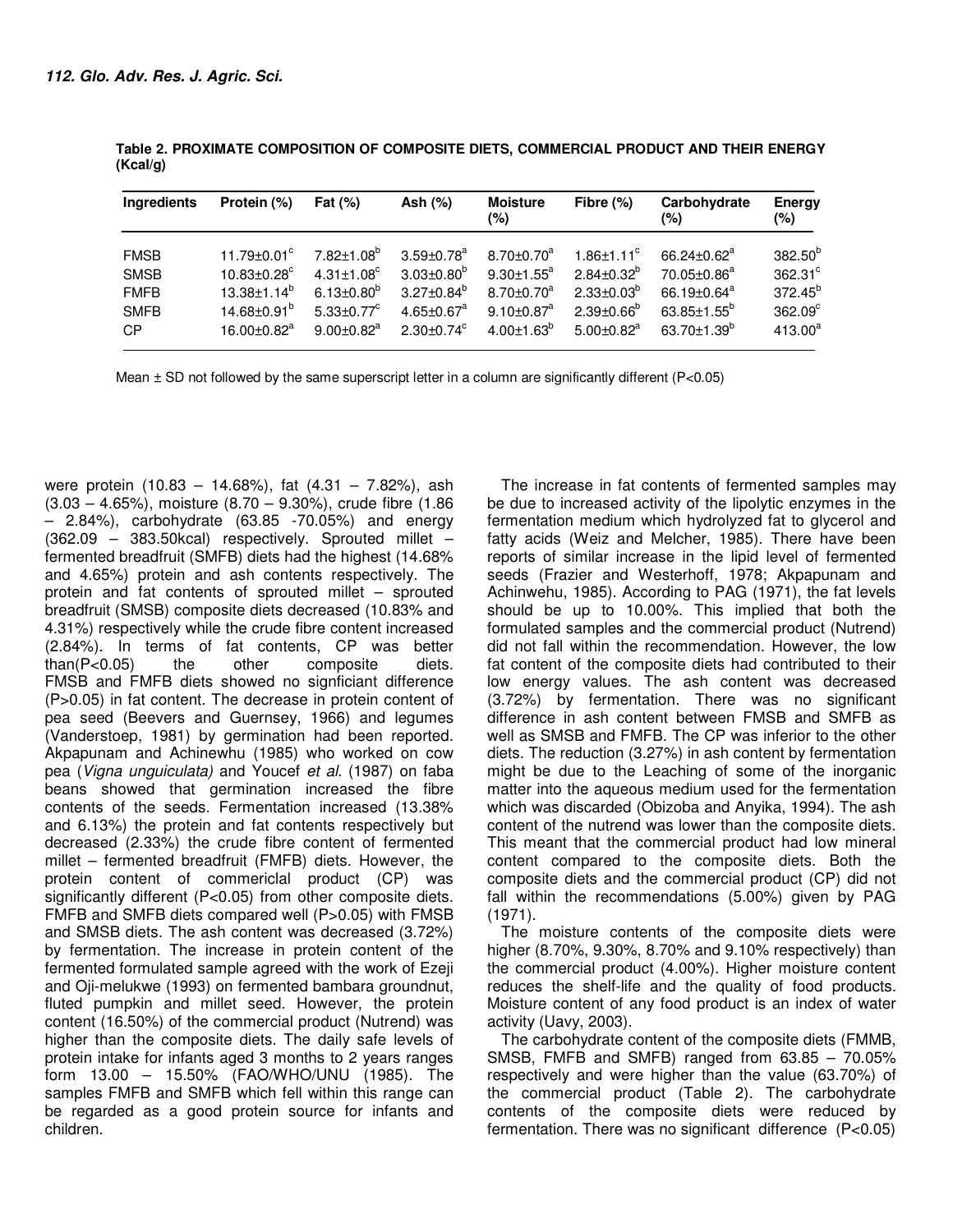| <b>DAY</b> | <b>FMSB</b>                       | <b>SMSB</b>                       | <b>FMFB</b>                       | <b>SMFB</b>                       | $*$ cP                 |
|------------|-----------------------------------|-----------------------------------|-----------------------------------|-----------------------------------|------------------------|
| 3          | No growth<br>$3.00 \times 10^{2}$ | No growth<br>$2.50 \times 10^{2}$ | No growth<br>$4.60 \times 10^{2}$ | No growth<br>$1.10 \times 10^{2}$ | No growth<br>No growth |
| 6          | $4.00 \times 10^{2}$              | $5.50 \times 10^{2}$              | $4.60 \times 10^{2}$              | $2.80 \times 10^{2}$              | $2.00 \times 10^{2}$   |
| 9          | $9.50 \times 10^{2}$              | $7.50 \times 10^{2}$              | $8.50 \times 10^{2}$              | $4.00 \times 10^{2}$              | $4.00 \times 10^{2}$   |
| 12         | $1.00 \times 10^{2}$              | $1.80 \times 10^{2}$              | $9.50 \times 10^{3}$              | $5.00 \times 10^{2}$              | $5.00 \times 10^{2}$   |
| 15         | $1.25 \times 10^{4}$              | $2.10 \times 10^{2}$              | $1.00 \times 10^{4}$              | $7.60 \times 10^{2}$              | $7.00 \times 10^{2}$   |
| 18         | $3.00 \times 10^{2}$              | $2.50 \times 10^{2}$              | $1.20 \times 10^{4}$              | $8.00 \times 10^{2}$              | $1.00 \times 10^{3}$   |
| 21         | $4.00 \times 10^{2}$              | $2.80 \times 10^{4}$              | $2.00 \times 10^{4}$              | $1.10 \times 10^{3}$              | $1.20 \times 10^{3}$   |

**Table 3. TOTAL PLATE COUNT (\*CFU/G) OF THE COMPOSITE DIETS AND A COMMERCIAL PRODUCT**

\* Colony forming unit

\*\* Commercial product

| Table 4. YEAST AND MOULD COUNT OF THE COMPOSITE DIETS AND A COMMERCIAL PRODUCT |  |  |
|--------------------------------------------------------------------------------|--|--|
|--------------------------------------------------------------------------------|--|--|

| <b>FMSB</b>          | <b>SMSB</b>          | <b>FMFB</b>          | <b>SMFB</b>          | <b>CP</b>            |
|----------------------|----------------------|----------------------|----------------------|----------------------|
| $1.00 \times 10^{3}$ | $4.00 \times 10^{3}$ | $1.00 \times 10^{3}$ | $8.00 \times 10^{3}$ | $2.00 \times 10^{2}$ |

in carbohydrate between FMSB, SMSB and FMFB diets. The diets of SMFB and CP compared very well (P<0.05) in carbohydrate contents. The reduction could be attributed to increased activity of -amylase (Odunfa, 1983a, b) which hydrolyzed starch to simple sugar. From the results, millet had the highest (83.00%) carbohydrate value, followed by SMSB (70.05%) and the least (63.70%) was the commercial product. Sugars provided a source of energy for the fermenting microorganisms. The decrease in carbohydrate content by fermentation agreed with the reports of Isichei and Achinwehu (1988 and 1990) on African oil bean seed and fluted pumpkin seeds and by Nnam (1995) on cowpea.

The food energy values of the composite diets of FMMB, MMMB, FMFB and MMFB respectively ranged from 362.09 – 383.50kcal (Table 2). These values were lower than the commercial product food energy value (413kcal). All fermented processes are accompanied by the liberation of energy in the form of heat. This energy does not account for all the original energy present in the food. This is because part of the energy is used for multiplication and metabolism of microorganisms, so the fermentation process changes the compound of higher energy to those of lower energy (Odunfa, 1983b). The food energy value resulted from the high carbohydrate content. The food energy value includes the fibre content of the carbohydrate (Agu and Aluyah, 2004).

#### **Microbial examination**

The microbial analysis of the composite diets (FMSB, SMSB, FMFB and SMFB) respectively are shown in Table 3. The result during the 21 days shelf-study indicated minimal (3.00 x  $10^2 - 4.00 \times 10^4$ cfu/g) growth in the samples and it was slightly higher than the values (2.00 x  $10^2 - 1.2 \times 10^3$ cfu/g) for the commercial product (Nutrend). The organism identified was *Bacillus* species and their presence showed that the microorganisms survived the drying temperatures. Further, their presence which only served as an indication of unhygienic standard/condition may possibly reduce the shelf-life and quality of the product they contaminate (Gill et al., 1994). The yeast and mould count ranged from  $1.00 \times 10^3 - 8.00 \times 10^3$ cfu/g (composite diets) and 2.00 x  $10^2$ cfu/g (commercial product) (Table 4). Viable plate count was in the order of  $10^2 - 10^4$ which made the composite diets satisfactory quality under guidelines for ready-to-eat foods (PHLS, 2000). The examination of coliforms and Escherichia coli showed that there were no detectable microorganisms (Table 5). The absence of coliforms and Escherichia coli implied no faecal contamination in the composite diets.

#### **Sensory attributes**

The sensory qualities indicated that there were variations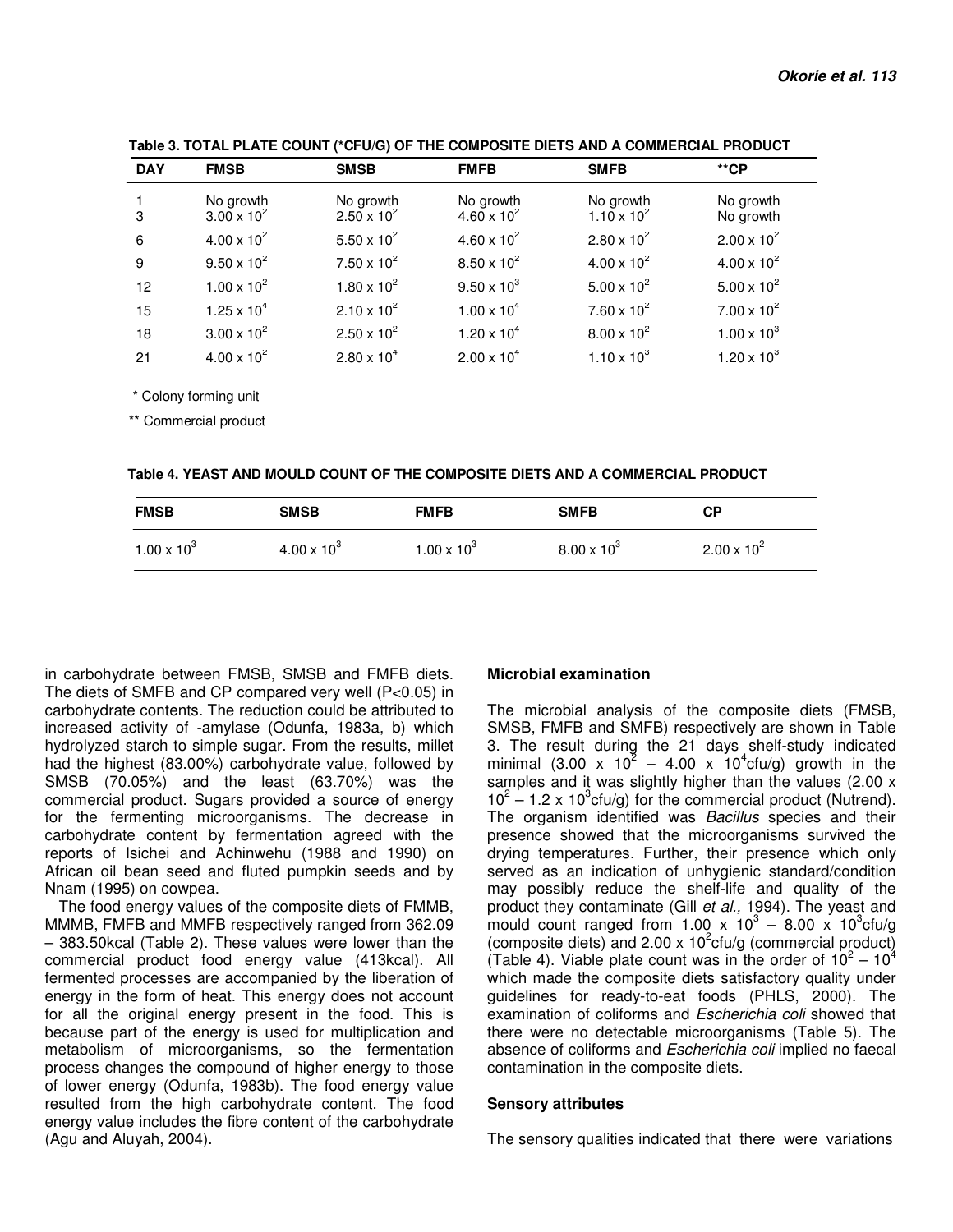| <b>FMSB</b>  | <b>SMSB</b>  | FMFB         | <b>SMFB</b>  | СP           |
|--------------|--------------|--------------|--------------|--------------|
| Not detected | Not detected | Not detected | Not detected | Not detected |

**Table 5. COLIFORMS AND Escherichia coli OF COMPOSITE DIETS AND A COMMERCIAL PRODUCT** 

**Table 6. MEAN SENSORY SCORES OF THE COMPOSITE DIETS AND THE COMMERCIAL PRODUCT** 

| Sample      | Colour            | Taste             | Texture           | <b>Flavor</b>     | <b>General Acceptability</b> |
|-------------|-------------------|-------------------|-------------------|-------------------|------------------------------|
| <b>FMSB</b> | $5.10^{b}$        | 6.60 <sup>b</sup> | 5.90 <sup>b</sup> | $6.20^{b}$        | $6.40^{b}$                   |
| <b>SMSB</b> | 4.80 <sup>b</sup> | 6.30 <sup>b</sup> | 5.90 <sup>b</sup> | $6.20^{b}$        | 6.50 <sup>b</sup>            |
| <b>FMFB</b> | 5.40 <sup>b</sup> | $7.30^{ab}$       | $6.30^{b}$        | $6.80^{ab}$       | $6.80^{ab}$                  |
| <b>SMFB</b> | $6.60^{ab}$       | 8.30 <sup>a</sup> | 6.90 <sup>b</sup> | 7.40 <sup>a</sup> | 8.00 <sup>a</sup>            |
| <b>CP</b>   | 6.90 <sup>a</sup> | $6.10^{b}$        | 8.30 <sup>a</sup> | $6.80^{ab}$       | $7.30^{\sf ab}$              |

Mean  $\pm$  SD not followed by the same superscript letter in a column are significantly different ( $<$ 0.05)

in the attributes of the composite diets (Table 6). In terms of colour, sprouted millet – fermented breadfruit (SMFB) and commercial product (CP) did not differ significantly (P>0.05) and were mostly preferred. However, the diets of FMSB, SMSB and FMFB compared well (P>0.05) in colour. There was significant difference (P<0.05) in texture between CP and the composite diets but differed significantly (P<0.05) in flavor from FMSB and SMSB diets. Diet SMFB was significantly different (P<0.05) from other composite diets and CP in taste. Furthermore, FMSB and SMSB diets compared well (P>0.05) in flavor and general acceptability.

## **CONCLUSION**

The study showed that composite diets can be formulated from blends of sprouted and fermented millet and breadfruit (Artocarpus communis) seed flours. Sprouting and fermentation enhanced the protein, fat, crude fibre and ash contents of the diets. Furthermore, Coliforms and Escherichia coli were not detected, indicating the absence of contamination of the composite samples.

#### **REFERENCES**

- Achinwehu SC (1987). Protein quality evaluation of weaning food mixtures from indigenous fermented foods. J. Nutr. Sc. 8 (1): 23-30.
- Adeyemi IA, Komolafe A, Akindele AO (1989). Properties of steam blanched maize flour as a constituent of weaning food. J. Food Processing and Preservation, (3): 133-144.
- Agu HO, Aluyah E (2004). Production and chemical analysis of weaning food from maize, soybean and fluted pumpkin seed flour. Nig. Food J. 22: 171-177.
- Akpapunam MA, Achinwehu SC (1985). The effects of cooking, germination on chemical composition of Nigerian cowpea (Vigna unguiculata). Qual. Plant Foods Hum. Nutri., 35: 353.
- AOAC (2005). Association of Official Analytical Chemists, Official Methods of Food Analysis 17<sup>th</sup> ed. Washington D.C.
- Beevers L, Guernsey FS (1966). Changes in some nitrogenous components during the germination of pea seed. Plant Physiol. 41: 1455.
- Brock JF (1961). Dietary proteins in relation to man's health. Proc. 5<sup>th</sup> Int'l Congress Nutri. 20:61.
- Davidson S, Passmore R, Brock JF, Truswell AS (1975). Human nutrition and Dietetics. Longman Group Ltd, Terrace Edinburgh.
- Dutta T, Sywulka SM, Frongillo EA, Lutter CK (2006). Characteristics attributed to complementary foods by care-givers in the four countries of Latin America and the Caribbean. Food and Nutri. Bull. 27:4.
- Ezeji C, Oji-melukwe PC (1993). Effect of fermentation on the nutritional quality and functional properties of infant food formulations prepared from bambara groundnut, fluted pumpkin and millet seeds. Plant Foods Hum. Nutri. 44: 267 – 276.
- FAO/WHO/UNU (1985). Energy and protein requirements. Report of a joint FAO/WHO/UNU expert consultation. WHO Technical Report Series No. 724. Geneva pp. 113-30.
- Frazier WC, Westerhoff DC (1978). Food microbiology. McGraw Hill Publishing Co. Ltd., NY. pp. 90 – 120.
- Gill JPS, Joshi DK, Kwatra MS (1994). Qualitative bacteriological survey of milk and milk products with special reference to Staphylococcus aureus. India J. Sci. 75: 51-55.
- Gilliland SE, Busta FF, Brenda JJ, Campbell JE (1976). Aerobic plate count. In compendium of methods for the microbiological examination of foods. Ed. Speck, M. L. American Public Health Association. pp. 173 – 178.
- Ihekoronye AI, Ngoddy PO (1985). Integrated Food Science and Technology for the Tropics. MacMillan Publishers. London, UK. pp. 172  $-190.$
- Isichei MO, Achinewhu SC (1988). The nutritive value of African oil bean seeds (Pentaclethra macrophylla). Food Chem. 30: 83-92.
- Isichei MO, Achinewhu SC (1990). The nutritive evaluation of fermented fluted pumpkin seeds (Telferia occidentalis). Discovery and innovation, 2: 62-65.
- Ketiku A, Smith A (1984). Formulations of home prepared nutritious weaning food. J. Food Sci. 5 (1): 127 – 134.